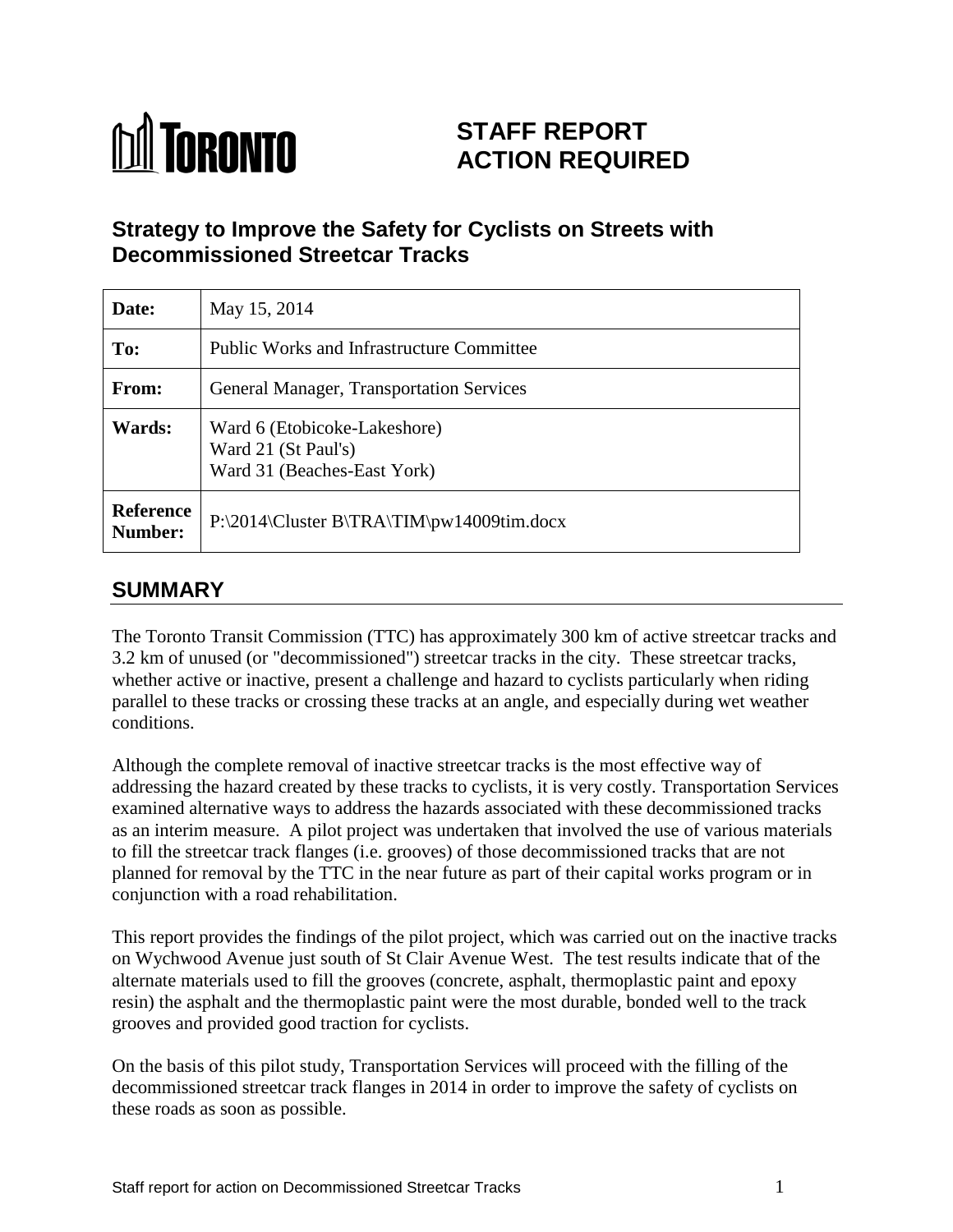## **RECOMMENDATION**

#### **The General Manager, Transportation Services recommends that:**

1. This report be received for information.

#### **Financial Impact**

The safety initiative to fill the streetcar track flanges (i.e., grooves) of those decommissioned tracks that are not planned for removal by the TTC in the near future is estimated to cost approximately \$40,000 including materials, equipment and labour. The entire cost of this initiative can be accommodated within the 2014 Transportation Services Annual Operating Budget for Road Repair.

The Deputy City Manager and Chief Financial Officer has reviewed this report and agrees with the financial impact information.

#### **DECISION HISTORY**

City Council, at its meeting of November 27, 28 and 29, 2012, in considering a staff report titled "Streetcar Tracks and Cyclist Safety" (Item PW19.11), among other things, requested the General Manager of Transportation Services to report to the Public Works and Infrastructure Committee on a plan to remove or cover decommissioned streetcar tracks on Wychwood Avenue and Kipling Avenue.

<http://app.toronto.ca/tmmis/viewAgendaItemHistory.do?item=2012.PW19.11>

#### **ISSUE BACKGROUND**

As TTC streetcar service demand changes or new facilities are constructed, routes sometimes need to be altered to improve network efficiency. This may require the suspension of service on streetcar routes, which can result in sections of inactive or decommissioned tracks. In many instances, due to cost reasons, these decommissioned tracks remain in place until the road is reconstructed, which can be many years away. Streetcar tracks – active or inactive – present a potential hazard to cyclists, especially when wet. Bicycle wheels could slide or drop into the track flange, especially when the cyclist is travelling parallel to the tracks or crossing at an acute angle, which may cause the cyclist to lose control.

The most cost-effective time to remove decommissioned streetcar tracks is in conjunction with the reconstruction of the road because the concrete track allowance must be excavated in order to remove the rails. Removal of the tracks in advance of the road reconstruction is extremely costly and disruptive. As a result, Transportation Services, as an alternative to the removal of the tracks, will often employ a direct asphalt overlay on the tracks. However, the overlay does not adhere effectively to the concrete track allowance and steel rails and, as a result, has a limited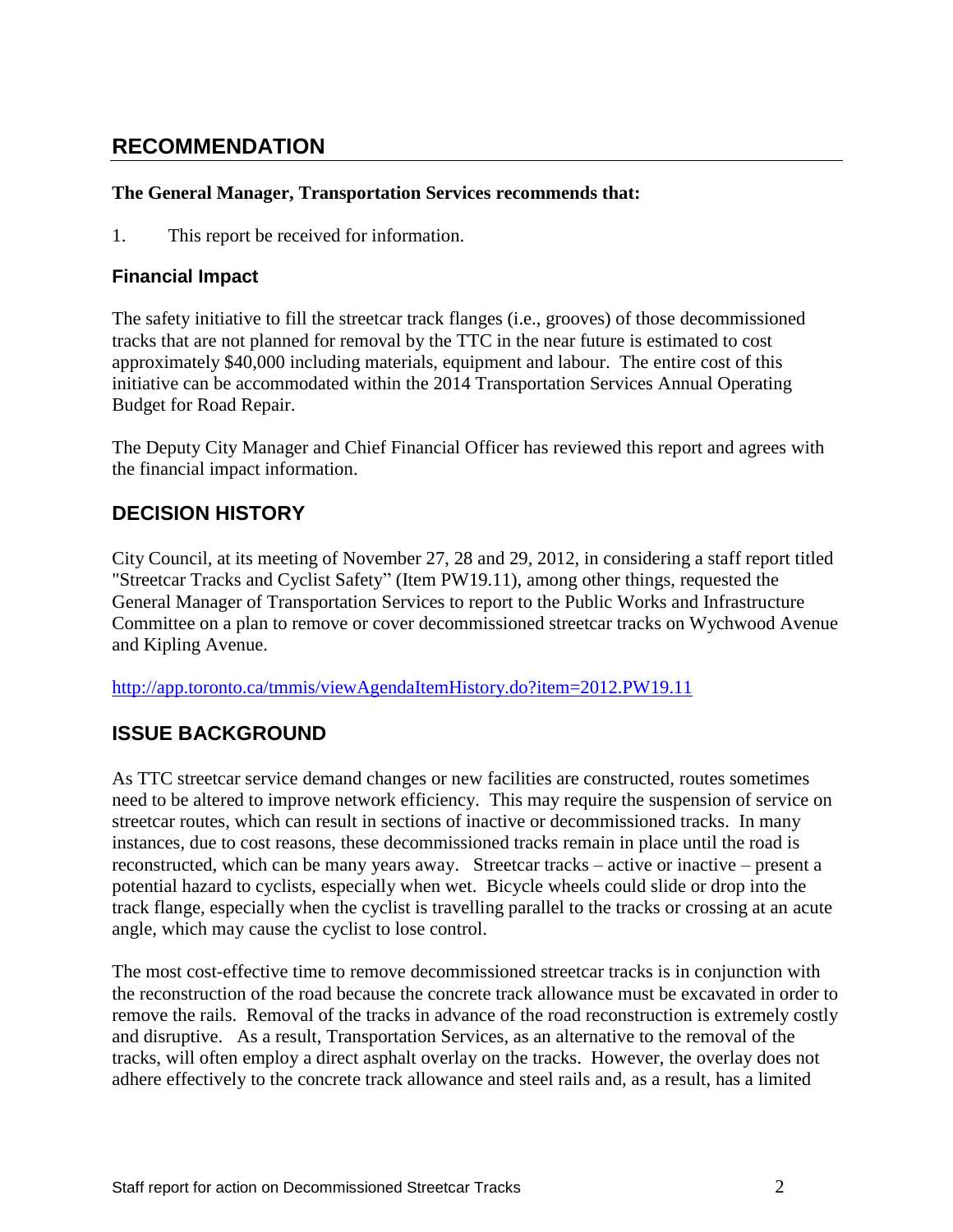life span. It may be necessary, therefore, to repeat the overlay several times before the road is eventually reconstructed.

There are currently 3.2 kilometres of inactive streetcar tracks in the city. Most of these decommissioned tracks will soon be removed as part of TTC's capital works program or in conjunction with Transportation Services' road rehabilitation program. There are, however, three sections of inactive streetcar tracks, totaling approximately 370 metres in length, located on roads that are in good condition (Wychwood Avenue, Kipling Avenue, and Strathmore Boulevard) and, therefore, no pavement rehabilitation is planned in the next ten years. To improve safety for cyclists travelling on these roads, a more cost-effective alternative to removing or covering of the tracks was explored by Transportation Services. A study of various materials that could be used to fill and adhere to the streetcar track flanges (i.e. grooves) of these decommissioned tracks was carried out between November 2013 and April 2014.

#### **COMMENTS**

Transportation Services examined a number of materials that could be used to fill and adhere to the streetcar track flanges (i.e. grooves) of decommissioned streetcar tracks. To ensure that the most appropriate material(s) is selected for actual application, staff evaluated the products for their durability, ease of application, ability to provide a safe riding surface for cyclists and cost.

The following four materials were identified as possible candidates for use as a filler material: concrete, asphalt, thermoplastic paint and an epoxy resin. Each of these products was applied to the decommissioned tracks on Wychwood Avenue. It is important to note that within streetcar tracks there are two types of track grooves; one that is entirely steel on all sides ('all steel') and the other with a steel flange on one side and concrete on the other ( 'hybrid'). Each of the four product materials was applied to the two types of track grooves in two metre strips – eight sections in total.

The materials were evaluated based on five key criteria:

- 1. Material properties (visibility, traction, strength)
- 2. Material handling/application (ease of mixing and placement in the grooves)
- 3. Material performance (cracking, adhesion and durability)
- 4. Cyclist preference and overall impressions
- 5. Cost (material, labour and equipment)

The evaluation results for the various materials are provided in Table 1 below.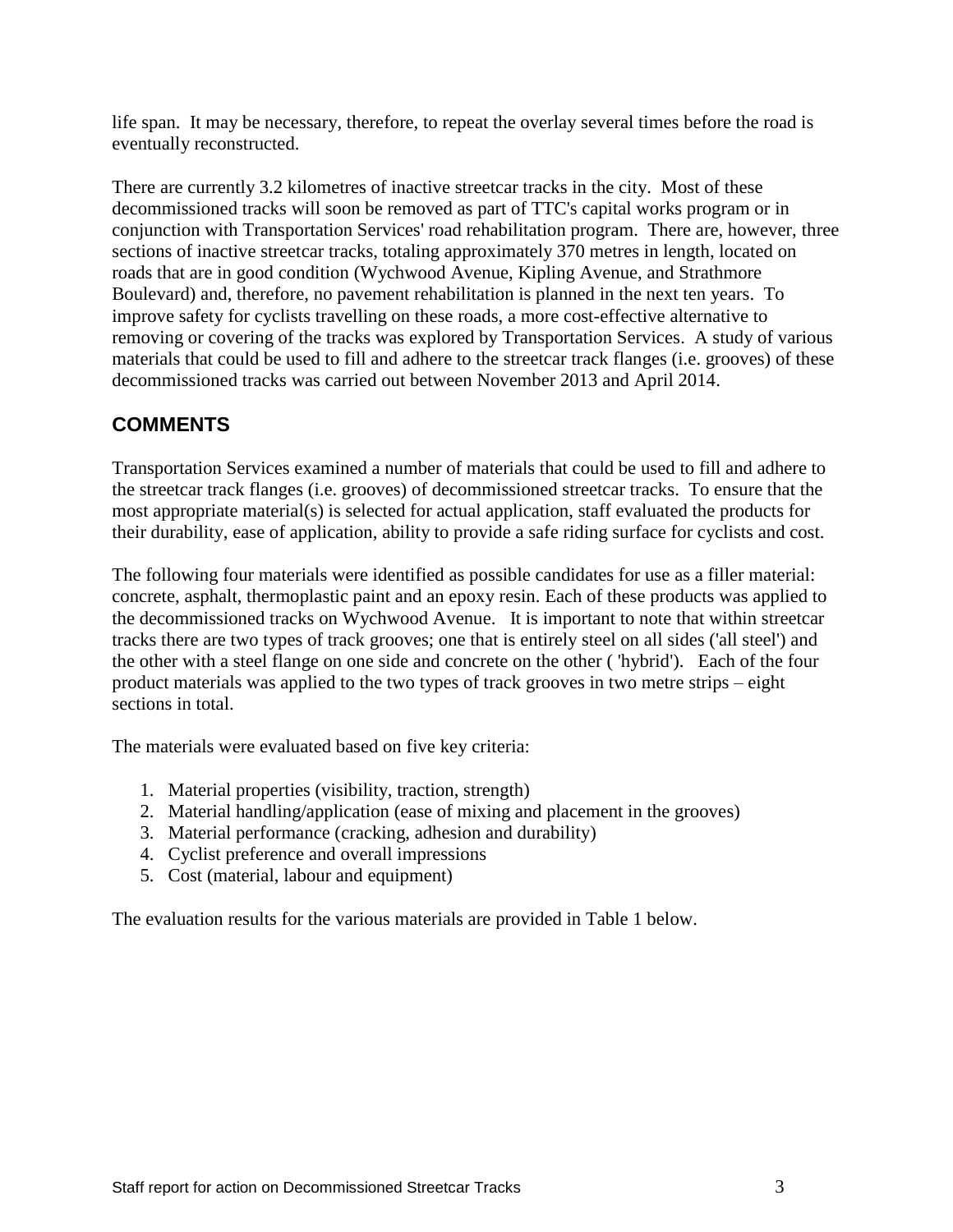| <b>Criterion</b>                                                            |            | <b>Materials Tested</b>                                                                                             |                                                                                                             |                                                                                                                                                                                                  |                                                                                                         |  |  |
|-----------------------------------------------------------------------------|------------|---------------------------------------------------------------------------------------------------------------------|-------------------------------------------------------------------------------------------------------------|--------------------------------------------------------------------------------------------------------------------------------------------------------------------------------------------------|---------------------------------------------------------------------------------------------------------|--|--|
|                                                                             |            | <b>Concrete</b>                                                                                                     | <b>Asphalt</b>                                                                                              | <b>Thermoplastic</b><br>Paint                                                                                                                                                                    | <b>Epoxy Resin</b>                                                                                      |  |  |
| <b>Material</b>                                                             | Visibility | <b>Blends</b> with<br>concrete track<br>surface                                                                     | Visible in daylight;<br>not so in dim light                                                                 | Highly visible;<br>light-blue colour                                                                                                                                                             | Clear in colour;<br>very similar to<br>colour of ice                                                    |  |  |
| <b>Property</b>                                                             | Traction   | Good friction but<br>lower than asphalt.                                                                            | Very Good friction                                                                                          | <b>Excellent friction</b>                                                                                                                                                                        | Slippery in<br>general; very<br>slippery when wet.                                                      |  |  |
|                                                                             | Strength   | Hard                                                                                                                | Hard                                                                                                        | Very hard                                                                                                                                                                                        | Very hard                                                                                               |  |  |
| <b>Material</b><br><b>Handling/Application</b>                              |            | Easy to mix and the<br>easiest to place in<br>the track grooves.                                                    | Easy to mix but<br>requires additional<br>time to compact<br>when compared to<br>concrete.                  | Requires special<br>equipment for<br>mixing and<br>placement.                                                                                                                                    | Requires special<br>equipment;<br>temperature<br>sensitive and<br>requires quick<br>placement.          |  |  |
| <b>Material Performance</b><br>(i.e., cracking, adhesion<br>and durability) |            | Held together fairly<br>well, with some<br>pitting at the edges<br>and de-layering in<br>'hybrid' track<br>section. | Held together and<br>bonded well in the<br>track groove,<br>especially in the<br>'hybrid' track<br>section. | Held together very<br>well and bonded<br>well in both the 'all<br>steel' groove and<br>'hybrid' track<br>groove; some<br>reflective cracking<br>was present within<br>'hybrid' track<br>section. | Held together well,<br>with reflective<br>cracking present<br>adjacent to<br>concrete track<br>surface. |  |  |
| <b>Cyclists' Preference</b><br>and<br><b>Impressions</b>                    |            | Choice $#2$<br>Colour identical to<br>concrete track<br>surface<br>(indistinguishable)                              | Choice # $3$<br>Poor visibility at<br>night; unable to<br>distinguish from<br>track rail                    | Choice $# 1$<br>Good visibility<br>and excellent<br>friction                                                                                                                                     | Choice #4<br>Considered too<br>slippery and<br>material colour is<br>indistinguishable<br>in the winter |  |  |

**Table 1 – Evaluation Results for Materials Tested**

When the overall results of Table 1 were all factored together, staff found that the asphalt and thermoplastic materials were superior. The asphalt and thermoplastic were more durable, bonded well to the track grooves and provided very good traction for cyclists. However, of these two preferred materials, staff felt that each material was better suited for a particular track groove type. The asphalt was found to be best suited for the 'hybrid' track groove, while the thermoplastic was best suited for the 'all steel' track groove.

The costs for implementing these two preferred filler materials were calculated for the Wychwood Avenue, Kipling Avenue and Strathmore Boulevard locations. The costs for material, labour and equipment are summarized below in Table 2.